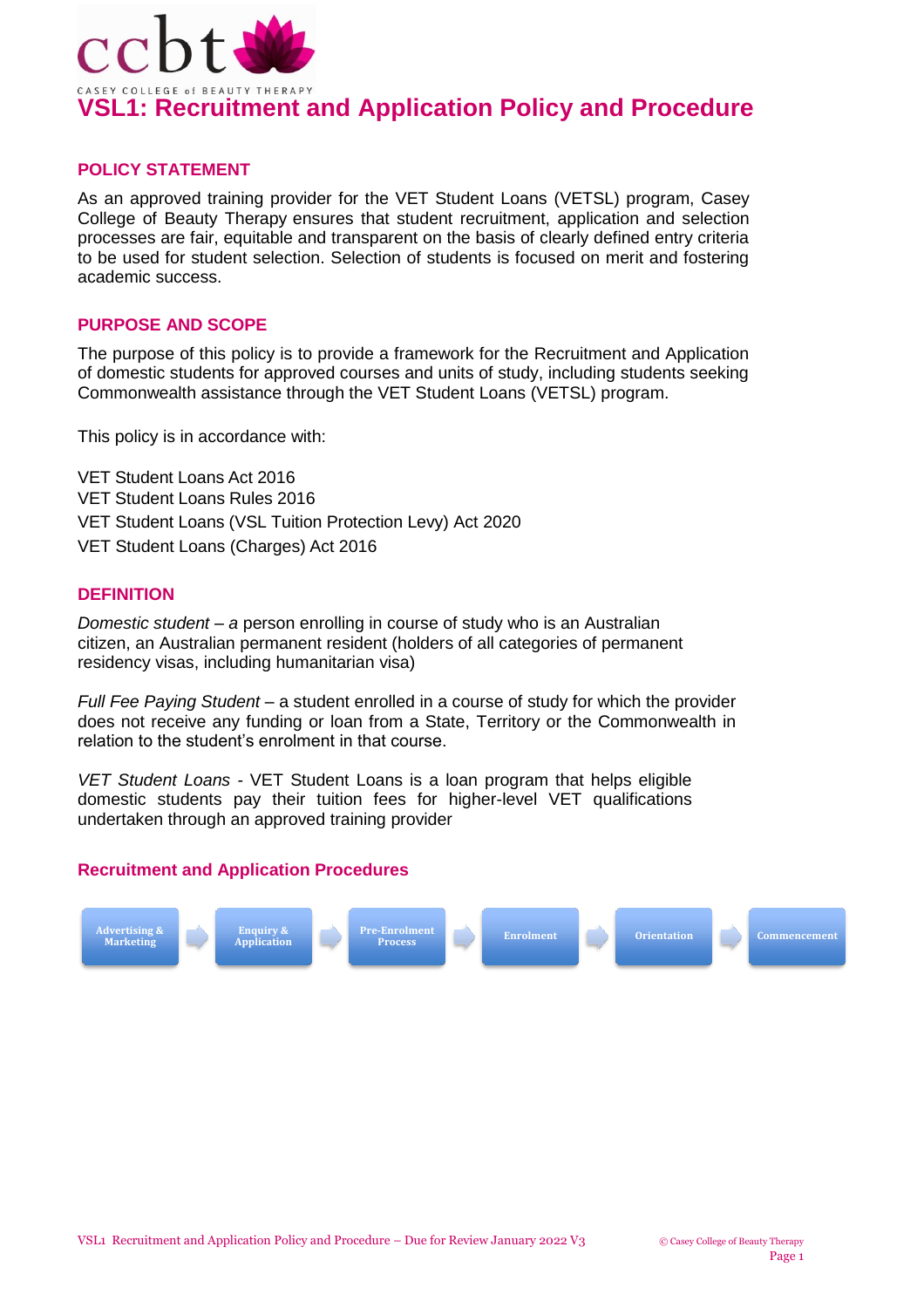

The Enrolment Officers manage student enquiries in relation to recruitment and application. Enquiries may be received in different ways including via phone call, online, walk in, or email.

Information that will be provided to the student at this stage may include:

- Reference to the Casey College website for more information about the chosen course
- Course outline with course details
- Reference to documentation relating to studying with Casey College, including Student Handbooks and Policies and Procedures
- Payment options and related information
- Details of the application process, and
- Explanations on the Pre-Enrolment Meeting, LLN process and the completion of required documents / forms.

All applicants are required to complete an Enquiry Form, either online or in hard copy and will be provided witha copy.

Applications should be submitted with the requested supporting evidence relating to the application process and eligibility for enrolment.

- Certified copies (where appropriate) may be requested for but not necessarily be limited to Birth Certificates, Passports, Certificates of Citizenship, Marriage Certificate, pre-requisite qualifications, High School Completion Certificates, or Academic Transcripts.
- Casey College may determine that sighting original copies of the above documents is adequate. Notations will be made where originals have been sighted.

Once received, applications are initially assessed for suitability based on the published entry requirements and if required the student may be asked to complete additional steps such as the LLN Assessment process or provide additional information. Suitable candidates are progressed to the Enrolment and Admission (Pre-Enrolment) stage.

## **Application Process**

All students are required to attend a pre-enrolment meeting, which includes a discovery conversation and is used to support determination of application suitability and as an opportunity to provide or confirm understanding of pre-enrolment information.

Conversation includes topics such as:

- The reason for the student's chosen course
- The student's future aspirations/goals
- Their preferred learning style/s
- Any support the student may require
- The student's prior experience in the industry (if any)
- The level of education already attained by the student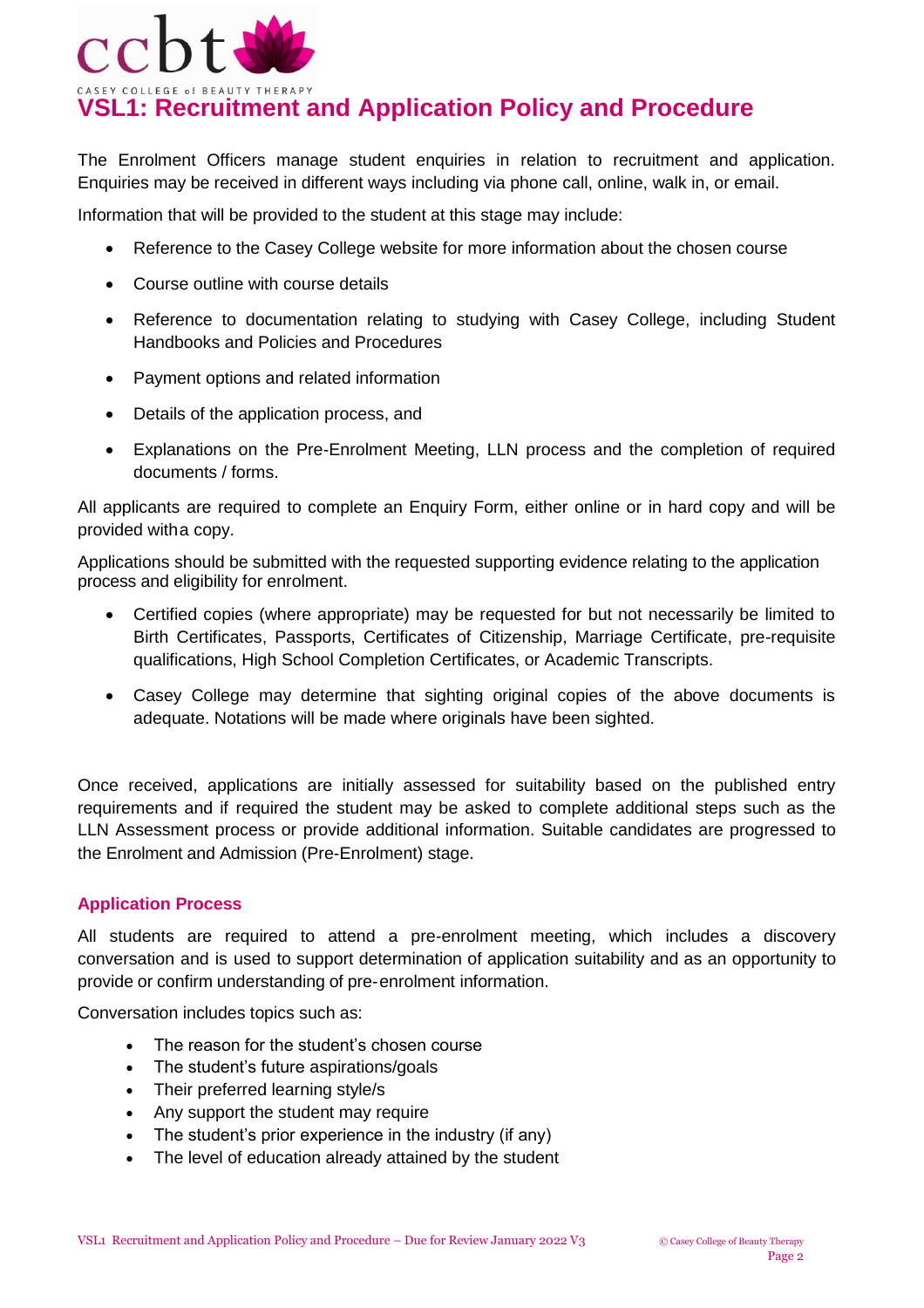

- Possibility for RPL or Credit Transfer
- Their interests and abilities
- Their reason(s) for seeking admission into the VET course of study
- Their educational and work history

Recruitment and Application Meetings are held in person or over the phone:

- English as a second language
- Under 18
- Disclosed barrier to learning (e.g. disability or learning difficulty)
- Will be attending an on-campus course

Where students do fall into the above categories an individual pre-enrolment meeting will be held.

If during the Pre-Enrolment Meeting the staff member feels an individual's eligibility to enrol has not been adequately addressed an additional meeting will be arranged.

For Students under the age of 18 a parent or guardian will be required to accompany the student.

## **Provision of information to student**

Upon receipt of an enrolment enquiry to undertake an approved course of study accessing the VETSL program, Casey College of Beauty Therapy will provide and confirmthe following information prior to enrolment and admission:

- Industry and placement expectations/requirements
- Course content and duration, mode of study, assessment methods, fees applicable and payment terms.
- Eligibility for funding under government schemes or programs and the impact enrolment into a funded course may have in further funded study (where applicable).
- Location and general description of facilities, equipment, learning and support resources available
- Requirements for satisfactory academic progress and attendance, and
- Relevant policies and procedures include Complaints and Appeals
- The student at this stage, will also be provided with and directed to the website:
	- Course outline, duration, all fees associated with the course, mode of delivery, and vocational outcomes
	- Eligibility requirements and associated information for the VETSL program
	- Access and equity policy and procedure
	- Privacy policy and procedure
	- Recognition of Prior Learning information
	- Academic Student Grievance Policy and Procedure
	- Non Academic Student Grievance Policy and Procedure
	- Fees and Charges Policy and Procedure
	- Re-Credit policy and procedure
	- Student Handbook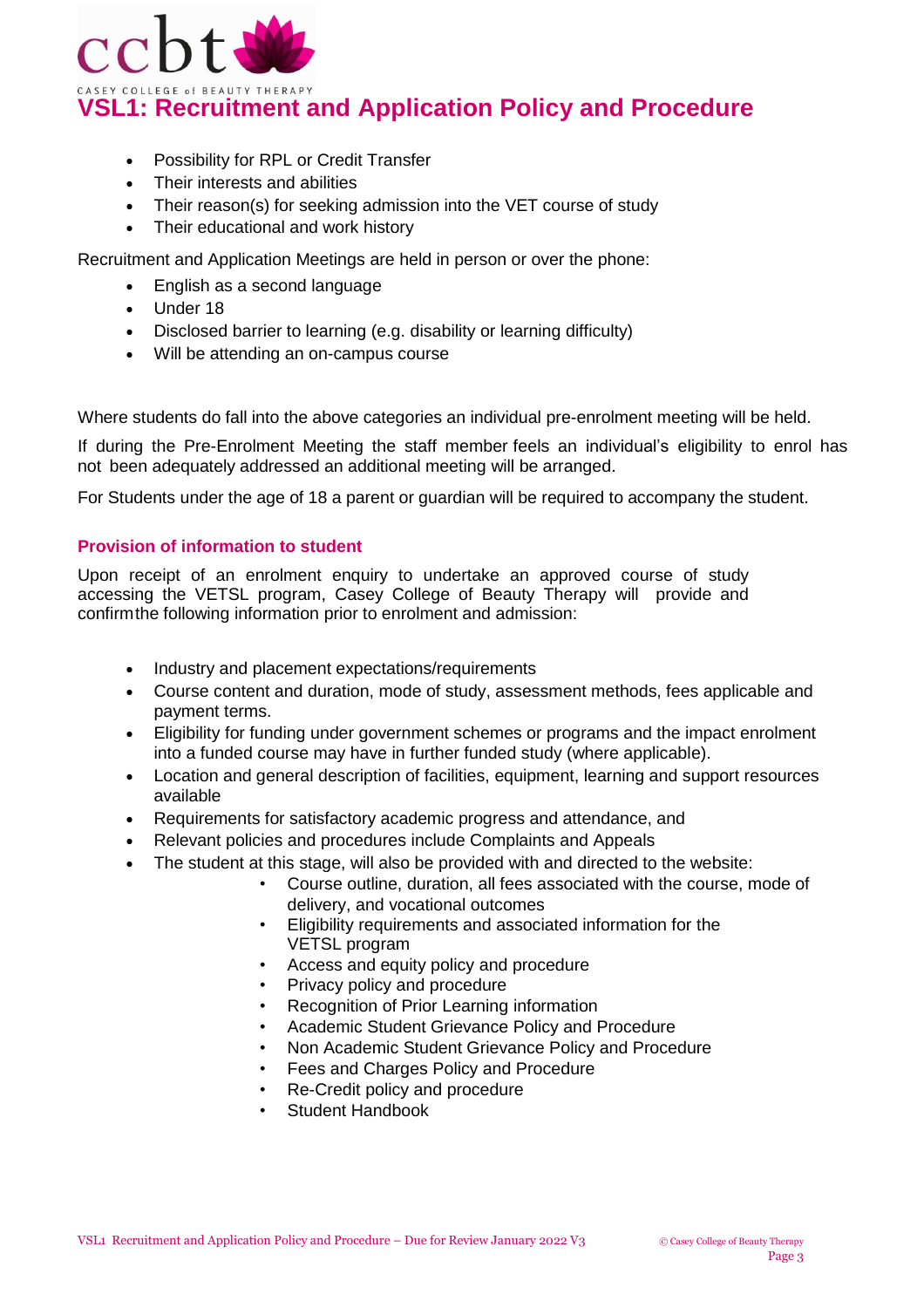

Students who are deemed not suitable to proceed with their course of choice, will be advised in writing and will beprovided with alternative options or opportunities to participate in other courses or enrol and complete courses at a lower AQF level (where possible).

## **Additional Compulsory VET Student Loans information**

All potential students wishing to enrol in an approved course with Casey College of Beauty Therapy and wishing to access a VETSL are provided the following preenrolment information.

- Vet Student Loan (VETSL) is a loan from the Commonwealth and will remain a personal debt until it is repaid to the Commonwealth
- VETSL may, until the debt is repaid, reduce a student's take-home (after- tax) wage or salary and may reduce the student's borrowing capacity
- A student may seek independent financial advice before applying for the loan
- Tuition fees for the approved course and other fees that are payable for the approved course, including payment options and other charges if applicable
- Eligibility criteria for a student to access the VET Student Loans program
- Application process for a VET Student Loan
- VET Student Loans Information Booklet and forms (directed to the website)
- Withdrawal, Deferral and Cancellation Policy and Procedure
- Re-credit Policy and Procedure VET Student Loans

### **Recruitment and Application policy and procedures**

Recruitment and Application policy and procedures and entry/eligibility criteria for admission to approved courses of study will be provided to all potential students prior to Enrolment and Admission stage by the Enrolment officer and by directing the students to the VETSL page on the website and the Student Handbook.

#### **Agreed services**

The students will be informed of any changes to services, third party arrangements that may be made, and change in ownership that will affect the agreed services to be provided by Casey College of Beauty Therapy Pty Ltd

#### **Information**

For further information please contact the office with any enquiries regarding admission.

Email: [ccbt@live.com.au](mailto:ccbt@live.com.au) or Phone: 1300 711 072

#### **Entry Requirements**

- Entry requirements are the minimum qualifications, knowledge, skills and experience that an applicant must have if they are to be considered for entry into a Casey College of Beauty Therapy approved course of study.
- Entry requirements are comprised of the general entry requirements and the approved course suitability requirements.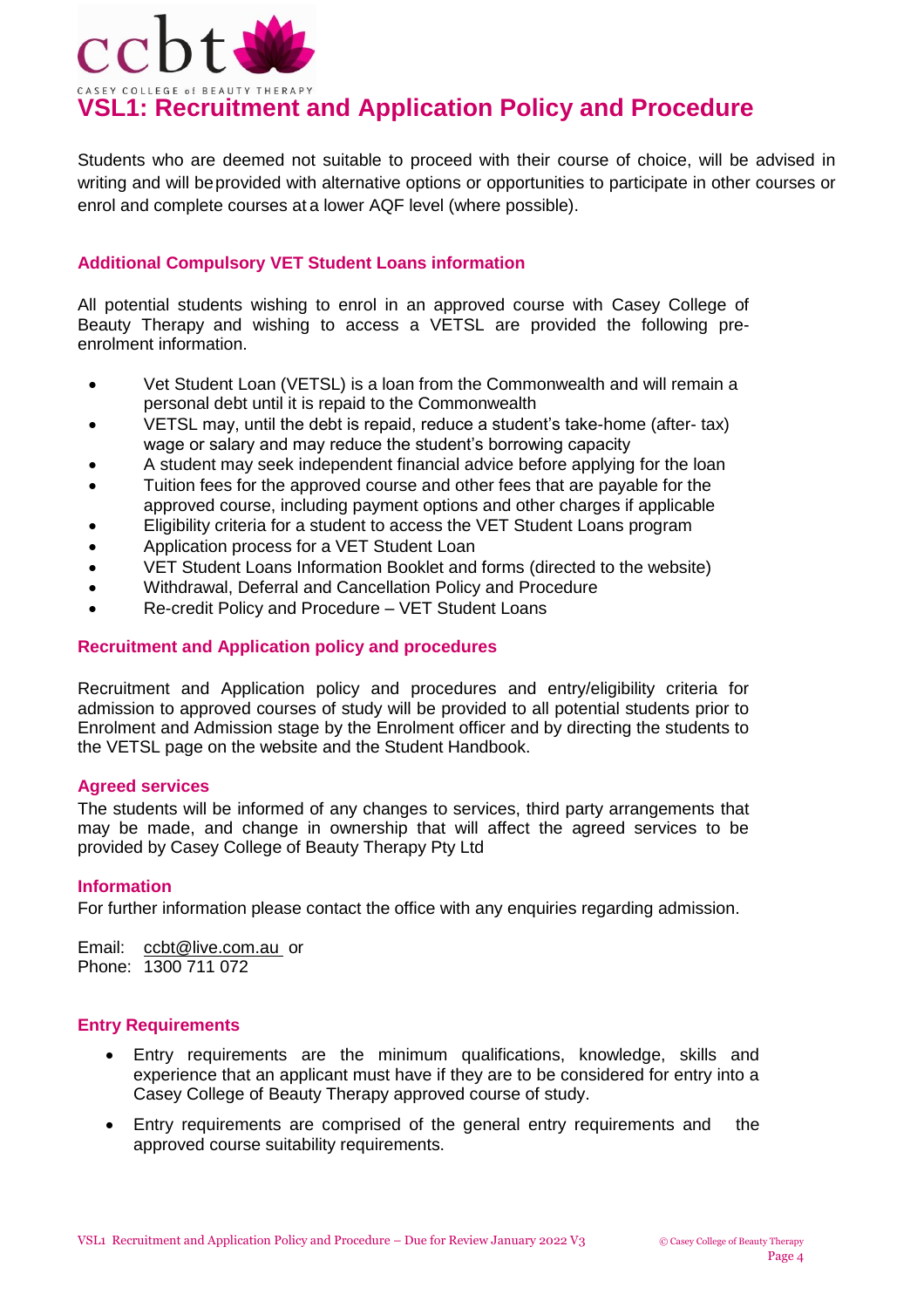

- An eligible applicant is one who has met both the general entry requirements, including the approved course eligibility and academic suitability requirements.
- Entry requirements for a course of study are advertised on the Casey College of Beauty Therapy website, and in approved course specific information materials.
- Transparent entry requirements, both academic and non-academic, shall be used to underpin judgements that are made during the selection procedure for entry.

## **General Entry Requirements**

#### **Unique Student Identifier**

All applicants are required to obtain a Unique Student Identifier (USI) for their enrolment to be successful. The USI links to an online account which contains all records of training results that a person will have completed from 01 January 2015 onwards. Casey College of Beauty Therapy will not be able to issue formal documentation i.e., Statement of Attainment, Record of Results or Certificate, if the student does not have a USI and their enrolment can not be finalised.

### **Computer Literacy**

All applicants should have basic computer skills and have access to the Internet and a personal email account. This will be confirmed during the pre-admission process.

### **Minimum age requirements**

Prospective students under the age of 18 must have their enrolment paperwork, loan applications and agreements signed and witnessed by a parent of guardian.

### **VET Student Loans eligibility requirements**

Applicants for approved courses must satisfy the following minimum entry criteria:

- The student satisfies the general entry requirements as set out in this procedure
- Hold an Australian Senior Secondary Certificate of Education (Year 12 Certificate); or
- Certificate of completion of an AQF Certificate IV or higher qualification; or
- Successful completion of a Language, Literacy and Numeracy (LLN) test achieving Exit Level 3 in Reading and Numeracy

### **Citizenship and residency requirements – VET Student Loans**

To meet the citizenship and residency requirements, the applicant must be either:

- an Australian citizen, or
- a New Zealand Special Category Visa holder, who meets the long term residency requirements, or
- a permanent humanitarian visa holder who is usually residing in Australia

To verify proof of visa status, the student may provide permission and passport details to Casey College of Beauty Therapy to confirm the student's visa status.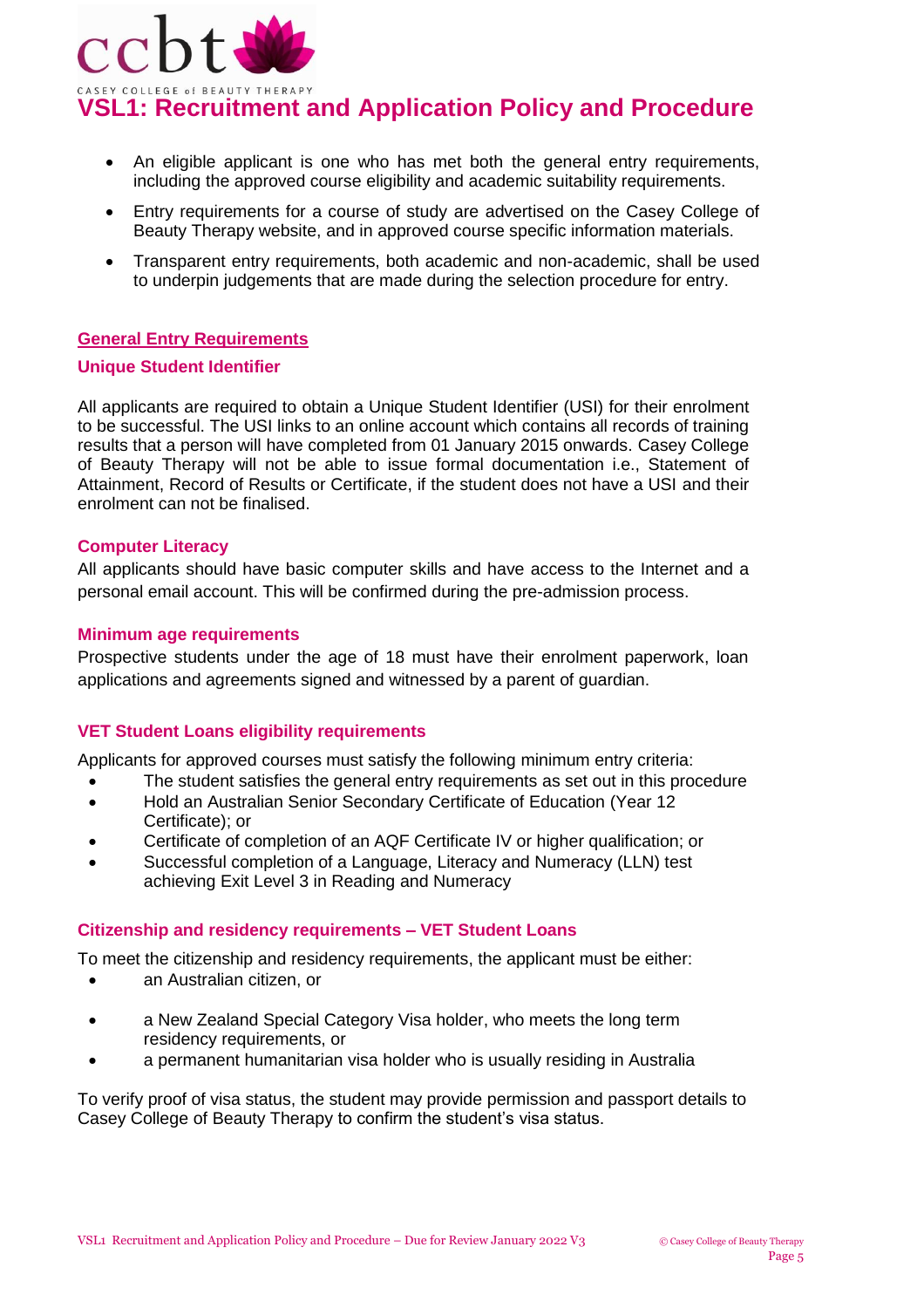

## **Other eligibility requirements - VET Student Loans (VETSL)**

To be eligible for a VET Student Loan (VETSL), the applicant must:

- be enrolling in an approved course with an approved provider
- have not exceeded the FEE-HELP limit
- meet the Tax File Number (TFN) requirements
- an acknowledgement by the student that they have read the 2021 VET Student Loans Information Booklet 2021 available at [https://www.dese.gov.au/vet-student-loans/resources/vet-student-loans](https://www.dese.gov.au/vet-student-loans/resources/vet-student-loans-information-booklet)[information-booklet](https://www.dese.gov.au/vet-student-loans/resources/vet-student-loans-information-booklet)
- if the student is under 18, information that:
	- one of the signatories to the application is a responsible parent of the student (by submission of the signed [VET](https://www.dese.gov.au/vet-student-loans/resources/request-vet-student-loan-parental-consent-student-under-18-years)  Student Loans – [Parental Consent Form,](https://www.dese.gov.au/vet-student-loans/resources/request-vet-student-loan-parental-consent-student-under-18-years) or
	- the student has received youth allowance on the basis that the student is independent within the meaning of Part 2.11 of the Social Security Act 1991 (student evidence of this assessment in the form of their Centrelink Income Statement)

### **Recruitment and Application - VET Student Loans (VETSL)**

Once an applicant is deemed as suitable, further information about applying for a VET Student Loan (VETSL) is provided. The student is directed to refer to the information available on [www.education.gov.au/vet-student-loans a](http://www.education.gov.au/vet-student-loans)nd [www.studyassist.gov.au](http://www.studyassist.gov.au/)

## **Documentation of Evidence to Support an Application**

- Where the application for entry into an approved course of study requires the submission of documentary evidence, such as transcripts and testamurs of educational achievement, the applicant must provide copies of this documentation which with the originals to be physically sighted by the staff member.
- Where the application for entry into a course of study requires the submission of other supporting documentation (e.g. a written piece of work, a portfolio of the applicant's work), Casey College of Beauty Therapy must be satisfied with the authenticity of the supporting documentation.
- Where the Student Enrolment Officer or CEO considers that documentary evidence provided to support the application is insufficient, the applicant can be requested to provide further evidence. The applicant will not be considered eligible for entry until they provide the further evidence requested.

#### **Student Selection**

- The selection criteria and methods are fair and do not exclude or discriminate against applicants in any way and will be applied consistently across Casey College of Beauty Therapy.
- Entry requirements will reflect the level of qualification and must be measurable.
- Applications will be assessed against the published entry requirements for the course and the eligibility requirements for the VET Student Loan (VETSL).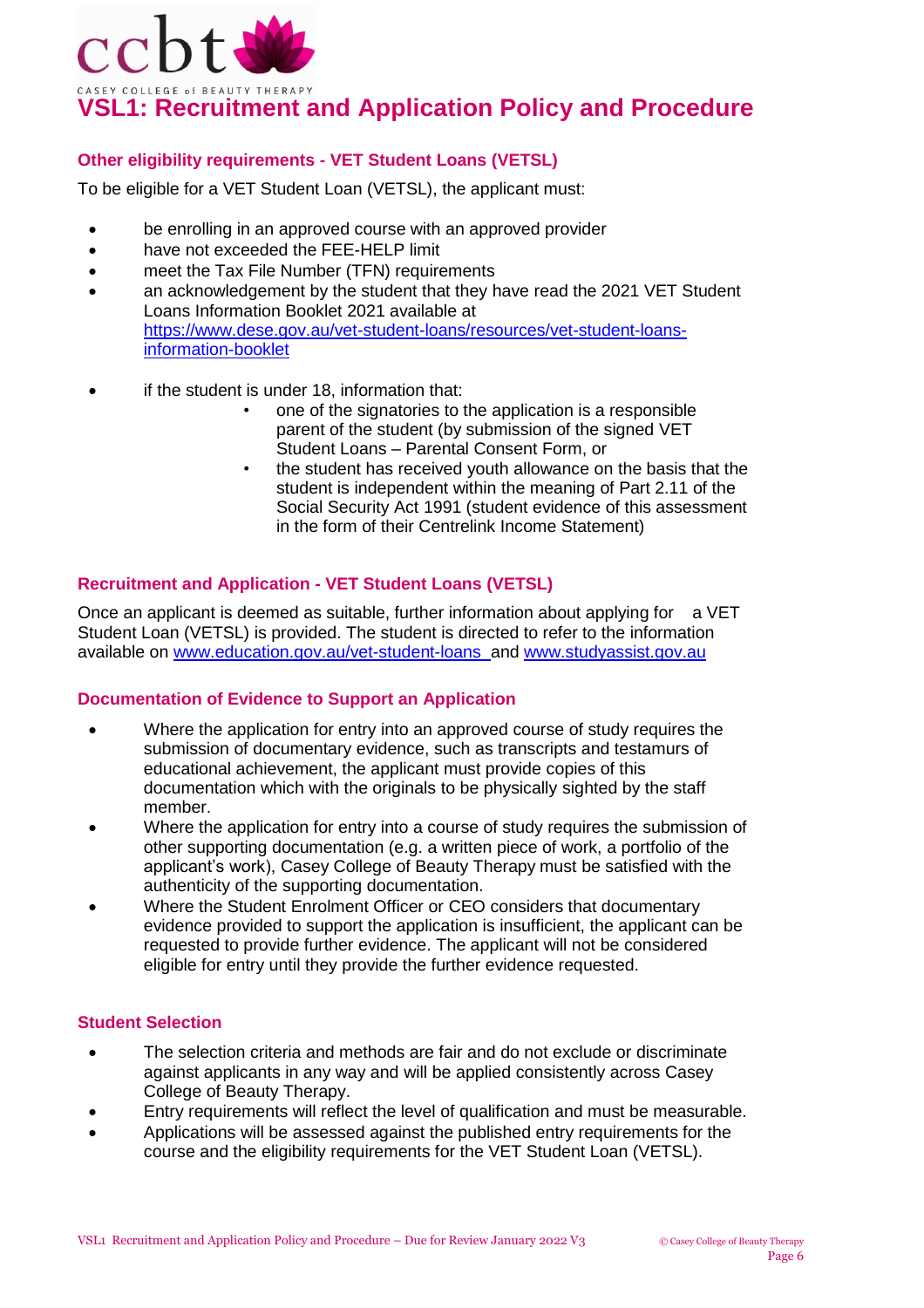

- Applicants who meet the entry requirements may be offered a place in the course subject to availability of places for the course.
- In cases where eligible applications exceed available places. Offers will be made to applicants for a future intake.

## **Reviewing Eligibility and Entry Requirements**

 Any changes to course eligibility or entry requirements must be approved by the CEO.

### **Advising Applicants of Result of Application**

- Successful applicants will be made an offer of a place in the course via Letter of Offer.
- Successful applicants will be given a date by which:
	- $\triangleright$  they must accept the offer, or
	- $\triangleright$  they must decline the offer, or
	- $\triangleright$  if no correspondence is received by Casey College of Beauty Therapy by the given date, it will be considered as having declined the offer
- Successful applicants who decline the offer, and who wish to be considered for entry at a subsequent intake, must submit a new application for course entry by the closing date for the subsequent intake. Previous applications will not be held over and applications for deferment will not be considered.
- Unsuccessful applicants will be advised by written correspondence.

### **Electronic communications between Students and Commonwealth**

The Secretary will not treat an application by a student for a VET Student Loan (VETSL) made by electronic communication as having been signed by the student if the communication does not contain:

- the student's student identifier (USI under the Student Identifiers Act 2014); and
- the student's TFN (or certificate from the Commissioner stating that the student has applied for a TFN); and
- an acknowledgement by the student that they read and understood the application; and
- a confirmation by the student of the accuracy of the information in the application

### **Acceptance Advice**

- Applicants who have been offered a place must accept the place in the course of study by way of signing the Enrolment Form.
- The acceptance form sets out the contractual obligations of accepting a place in the course, including the student's tuition fee obligations.
- For students accessing the VETSL, the Request for Commonwealth Assistance Notice form will be received by Casey College of Beauty Therapy at least 2 business days after the student's acceptance of the Letter of Offer.
- Once the student has been informed about their Acceptance into the course they will progress to the Enrolment and Admission stage.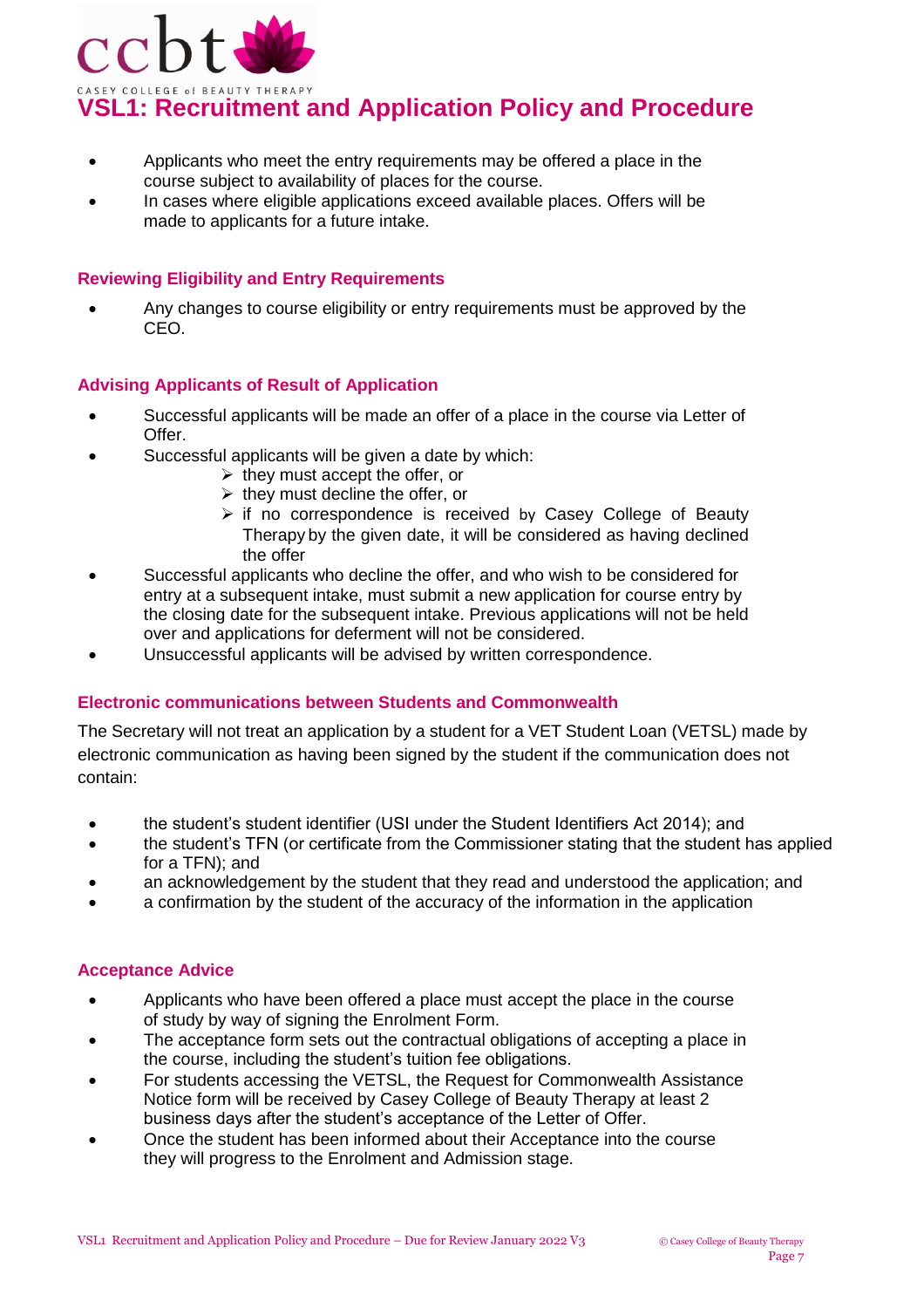

### **Roles and Responsibilities**

- Staff involved in student selection and admissions are responsible for the effective administration and implementation of these procedures.
- The Enrolment officer has overall responsibility for overseeing the admissions process and making admissions decisions in relation to the course.
- The Enrolment officer / CEO has responsibility for oversight of admissions procedures and for resolving admissions issues identified by the Enrolment officer.

### **Fees and charges / Payment Options**

- Tuition fees for all VET Student Loan approved courses offered by Casey College of Beauty Therapy are available on the Casey College website under Diploma of Beauty Therapy (Diploma Info Brochure Download File)
- Casey College of Beauty Therapy will also inform the student during the course consultation, of the amounts of the tuition fees that will and will not be covered by the VET Student Loan (VETSL).
- For the amounts of the tuition fees that will not be covered by the VET Student Loan, the student will pay these fees according to the agreed payment options with Casey College of Beauty Therapy.
- Casey College of Beauty Therapy will inform the student of other incidental charges in relation to the enrolment which are not part of the tuition fees, if any.

**The tuition fees will be apportioned into fee periods based sequentially on the Units of Study the students are allocated as per their timetable and that each fee period will contain at least one census day.**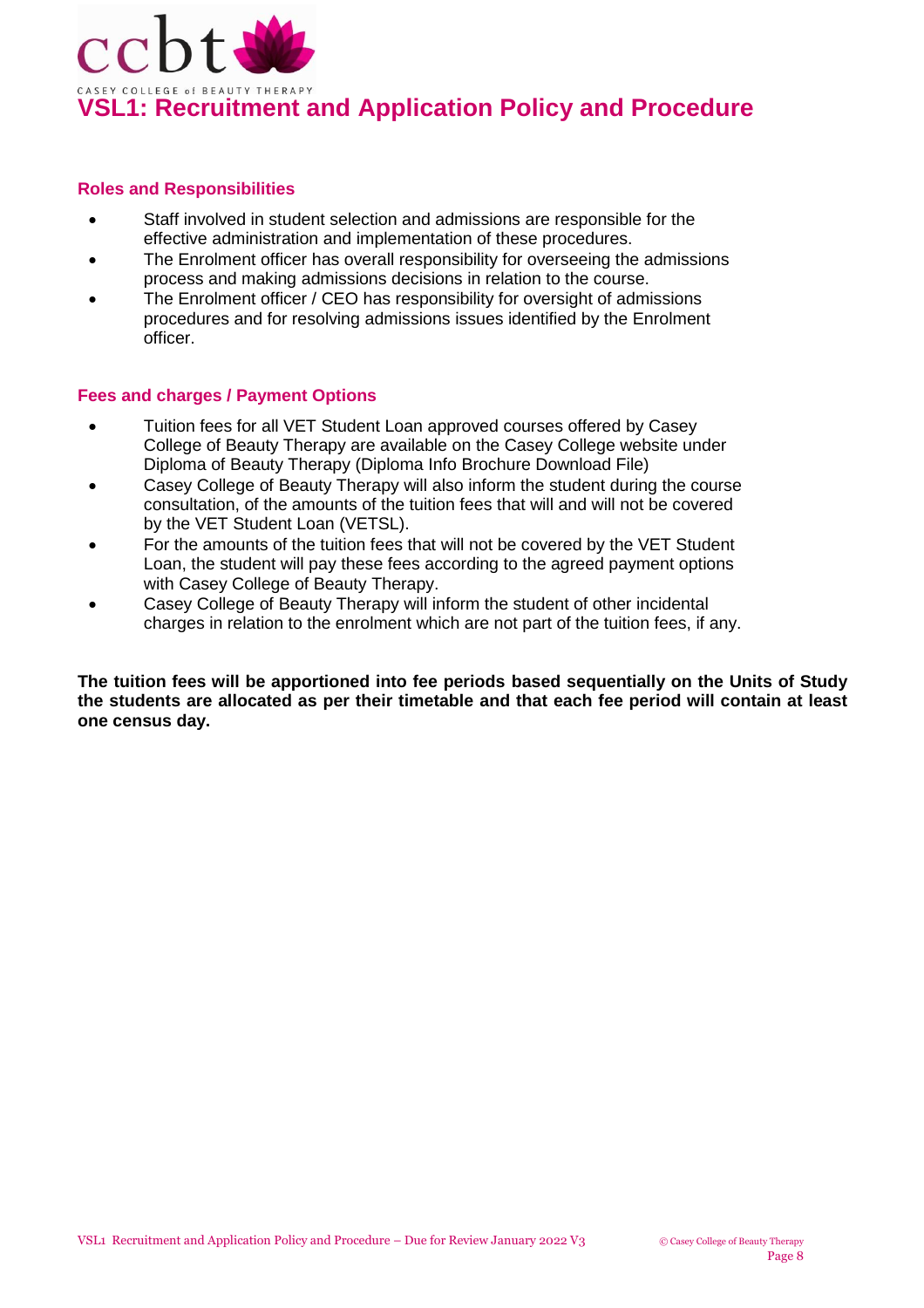

## **Recruitment, Application and Enrolment Flow Chart**